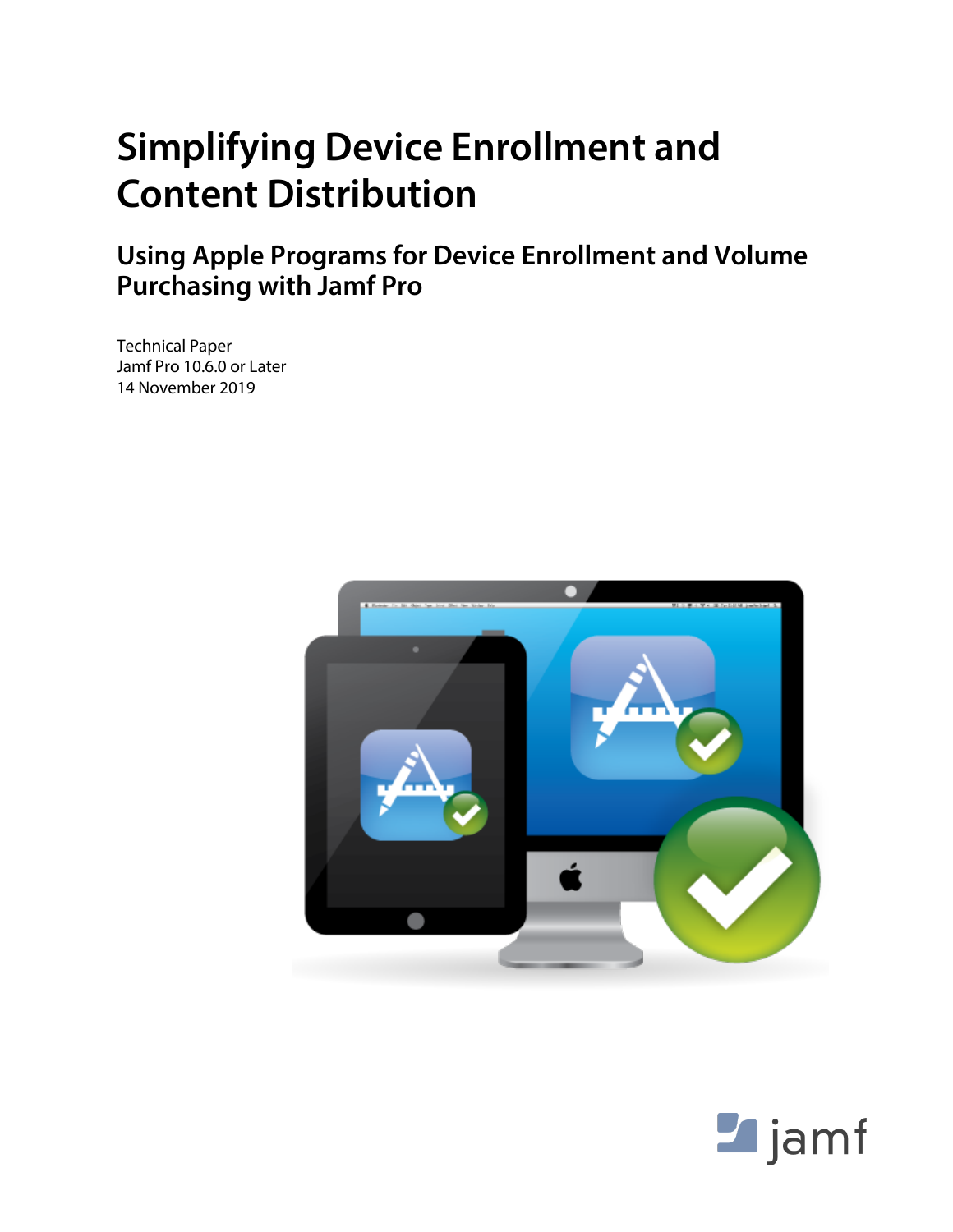© copyright 2002-2019 Jamf. All rights reserved.

Jamf has made all efforts to ensure that this guide is accurate.

Jamf 100 Washington Ave S Suite 1100 Minneapolis, MN 55401-2155 (612) 605-6625

Apple, the Apple logo, iBooks, iPod touch, Mac, macOS, and OS X are trademarks of Apple Inc., registered in the United States and other countries. App Store and iBooks Store are service marks of Apple Inc., registered in the United States and other countries.

The CASPER SUITE, Jamf, the Jamf Logo, JAMF SOFTWARE®, and the JAMF SOFTWARE Logo® are registered or common law trademarks of JAMF SOFTWARE, LLC in the U.S. and other countries.

All other product and service names mentioned herein are either registered trademarks or trademarks of their respective companies.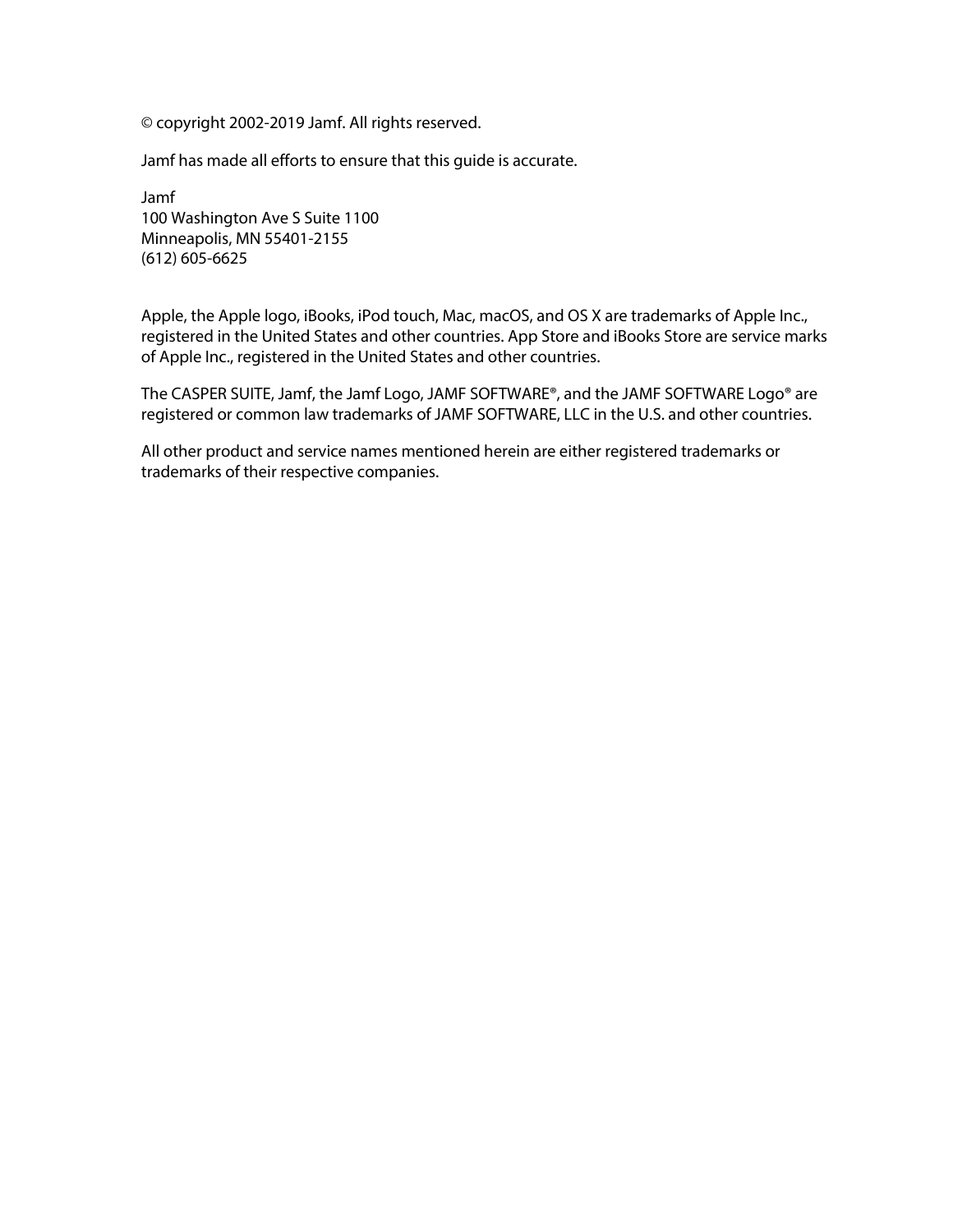## **Contents**

#### **[Introduction](#page-3-0)**

 [Target Audience](#page-3-1) [What's in This Guide](#page-3-2) [Important Concepts](#page-3-3) [Additional Resources](#page-5-0)

**[Overview](#page-6-0)**

**[Requirements](#page-7-0)**

#### **[Integrating with Automated Device Enrollment](#page-8-0)**

[Configuring a Device Enrollment Instance](#page-8-1)

#### **[Preparing for Device Enrollment and Customizing the User Setup Experience](#page-9-0)**

[Configuring a Mobile Device PreStage Enrollment](#page-9-1)

[Configuring a Computer PreStage Enrollment](#page-10-0)

#### **[Integrating with Volume Purchasing](#page-11-0)**

[Adding a Location](#page-11-1)

#### **[Inviting Users to Register with Volume Purchasing](#page-12-0)**

[Sending an Invitation](#page-12-1)

**[Assigning Content to Users](#page-13-0)**

[Creating a Volume Assignment](#page-13-1)

#### **[Distributing Content](#page-14-0)**

 [Distributing an App to a Mobile Device](#page-14-1) [Distributing a Mac App Store App to a Computer](#page-14-2) [Distributing a Book](#page-15-0)

#### **[The User Experience](#page-16-0)**

 **[Revoking Apps](#page-17-0)** [Revoking a Single App from Users](#page-17-1) [Revoking All Apps from Users](#page-18-0)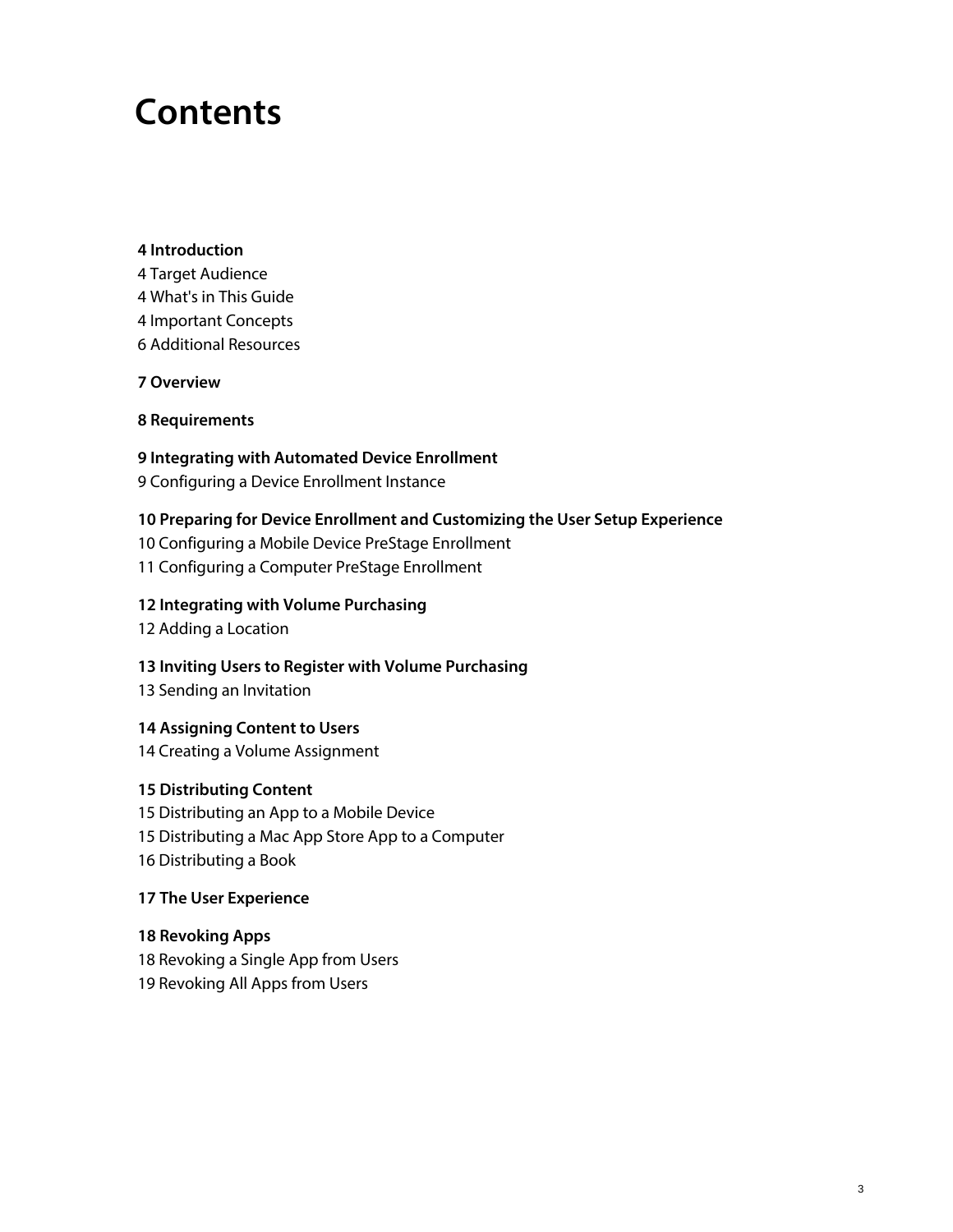# <span id="page-3-0"></span>**Introduction**

## <span id="page-3-1"></span>**Target Audience**

This guide is designed for IT administrators who use the following Apple programs:

- Apple School Manager (ASM)
- Apple Business Manager (ABM)
- Device Enrollment
- Volume Purchasing

Note: For information on whether an Apple program is available in your country or region, see the following article from Apple's support website: <https://support.apple.com/HT207305>

This guide applies to organizations that have enrolled directly in Apple School Manager or Apple Business Manager, or have upgraded from Apple Deployment Programs. For information on how to upgrade from Apple Deployment Programs, see the following articles from Apple's support website:

- Upgrade your organization to Apple Business Manager <https://support.apple.com/HT208817>
- Upgrade your institution to Apple School Manager <https://support.apple.com/HT206960>

### <span id="page-3-2"></span>**What's in This Guide**

This guide provides a step-by-step workflow for automating and customizing the enrollment of new, institutionally owned iOS, macOS, and tvOS devices, and then assigning apps and books to users and revoking and reassigning apps purchased in volume.

Note: Some settings and user interface names were changed in Jamf Pro 10.17.0. If you are using an earlier version of Jamf Pro, the names will not match the updated names in this guide.

#### <span id="page-3-3"></span>**Important Concepts**

Before using the instructions in this guide, make sure you are familiar with the following Jamf Prorelated concepts:

- **Scope**
- Smart and static computer and mobile device groups
- Simple and advanced computer and mobile device searches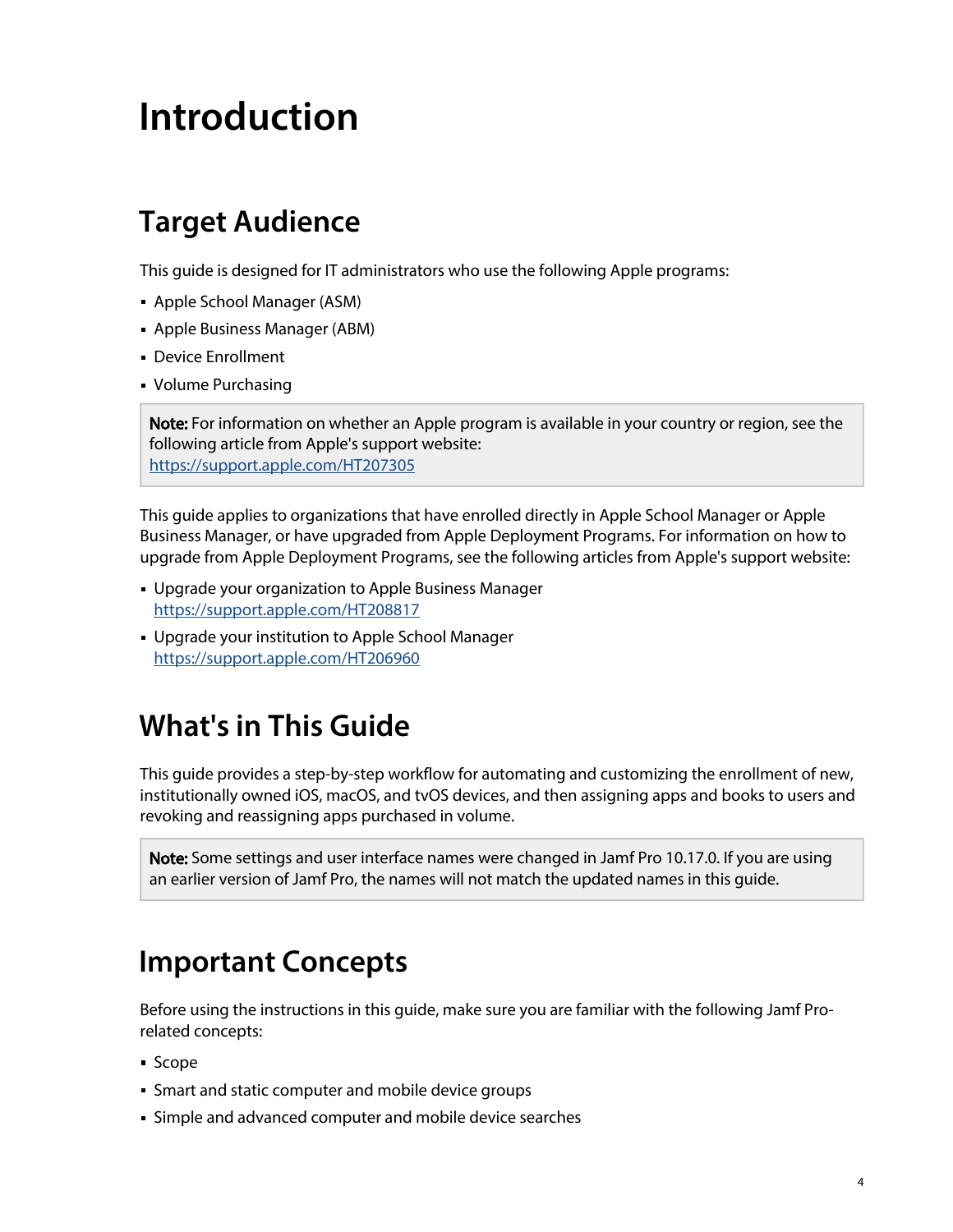Computer and mobile device enrollment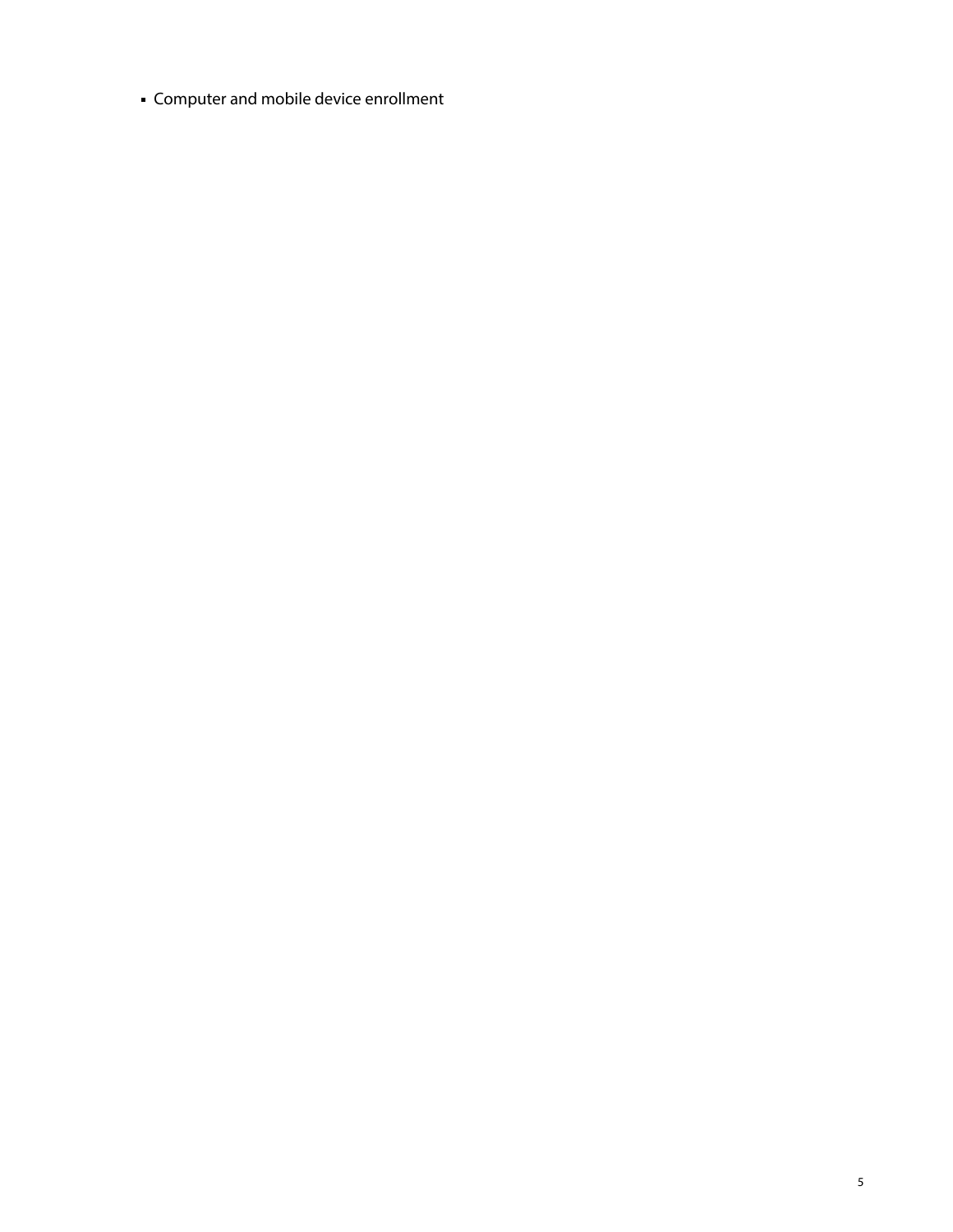## <span id="page-5-0"></span>**Additional Resources**

For more information about the applications, concepts, and processes mentioned in this guide, see the following documentation:

- *[Jamf Pro Administrator's Guide](http://docs.jamf.com/jamf-pro/administrator-guide/index.html)*
- Apple School Manager Help <https://help.apple.com/schoolmanager>
- Apple Business Manager Help <https://help.apple.com/businessmanager>
- Apple Deployment Programs Help <http://help.apple.com/deployment/business>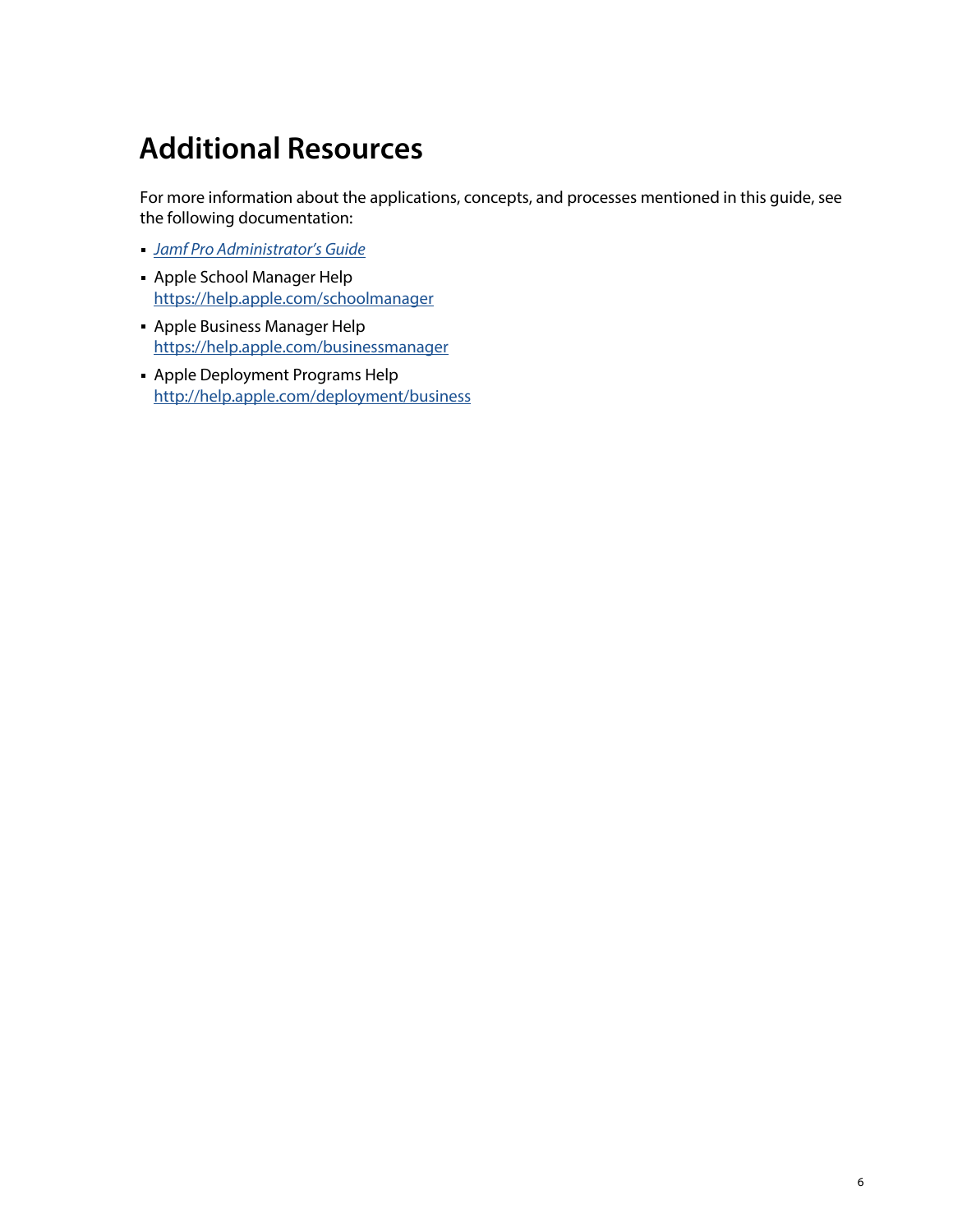## <span id="page-6-0"></span>**Overview**

In conjunction with Apple programs for business and education, such as Apple School Manager and Apple Business Manager, Jamf Pro allows you to preconfigure the device enrollment process, customize the user setup experience, and distribute content to devices without even taking the devices out of the box before you hand them to users. The process is streamlined and cost-effective. You can decide what steps users will take when they set up their devices, and assign content to users so that the content becomes available as soon as the users register with volume purchasing in Jamf Pro. Additionally, when you assign apps to users, your organization retains ownership of the apps so that you can revoke and reassign them to new users at any time.

There are several steps involved in enrolling devices and distributing content with Apple Programs and Jamf Pro:

- 1. Integrate with Automated Device Enrollment (formerly DEP). This allows you to automate and streamline the device enrollment process in Jamf Pro.
- 2. Prepare devices for enrollment and customize the user setup experience. This allows you to preconfigure device enrollment and customize the user setup experience by creating a PreStage enrollment. As a result, devices are silently enrolled with Jamf Pro when the user turns on their device for the first time and completes the Setup Assistant.
- 3. **Integrate with volume purchasing (formerly VPP).** This allows you to distribute apps and books purchased in volume and to invite users to register with volume purchasing and assign content to them.
- 4. Invite users to register with volume purchasing. This allows users to register with volume purchasing so that the content that is assigned to users will become available on their devices when it is distributed to them.
- 5. Assign content to users. This allows you to specify the content that you want to assign to each user so that it can be distributed quickly. Content is assigned to users through a volume purchasing assignment in Jamf Pro.
- 6. Distribute content. This makes apps and books assigned to each user available on their devices or available to install from Jamf Self Service.
- 7. **Revoke apps.** This allows you to revoke apps from users and reassign them to new users.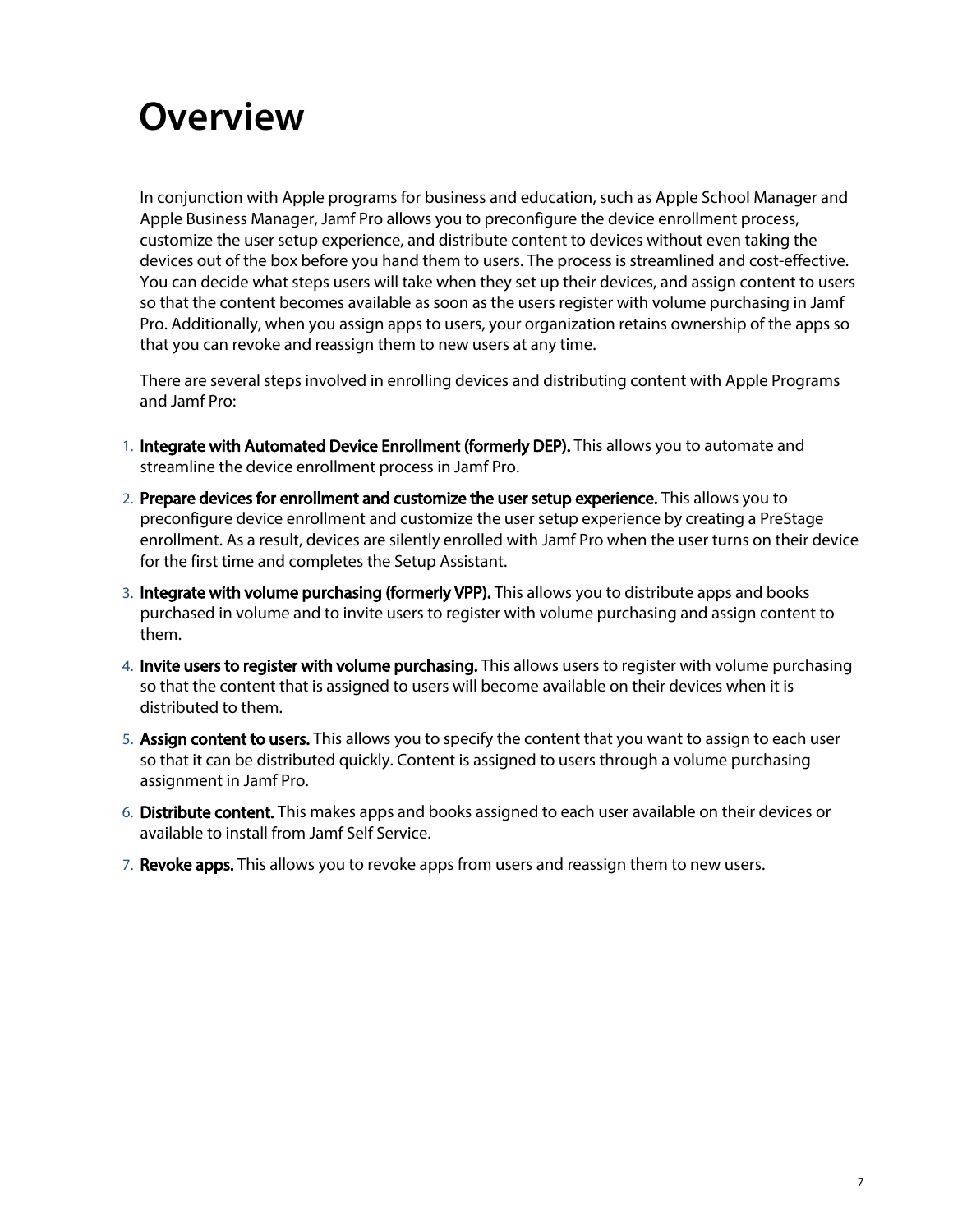## <span id="page-7-0"></span>**Requirements**

Automated Device Enrollment works on the following types of devices:

- Computers with macOS 10.9 or later
- iOS devices with iOS 7 or later
- Apple TV devices (4th generation or later) with tvOS 10.2 or later

To enroll computers and mobile devices, and distribute content using the instructions in this guide, you need:

- Jamf Pro 9.6 or later
- A service token (.vpptoken) from Apple
- A service token file (.p7m) from Apple
- A push certificate in Jamf Pro

Note: If you upgraded from Jamf Pro 9.2.x and have not yet completed the user migration process, you need to assign users to computers or devices. This allows you to track users assigned to each computer or mobile device and assign the desired content. For related information about how to assign users to computers and devices, see [User Assignments](http://docs.jamf.com/jamf-pro/administrator-guide/User_Assignments.html) in the *Jamf Pro Administrator's Guide.*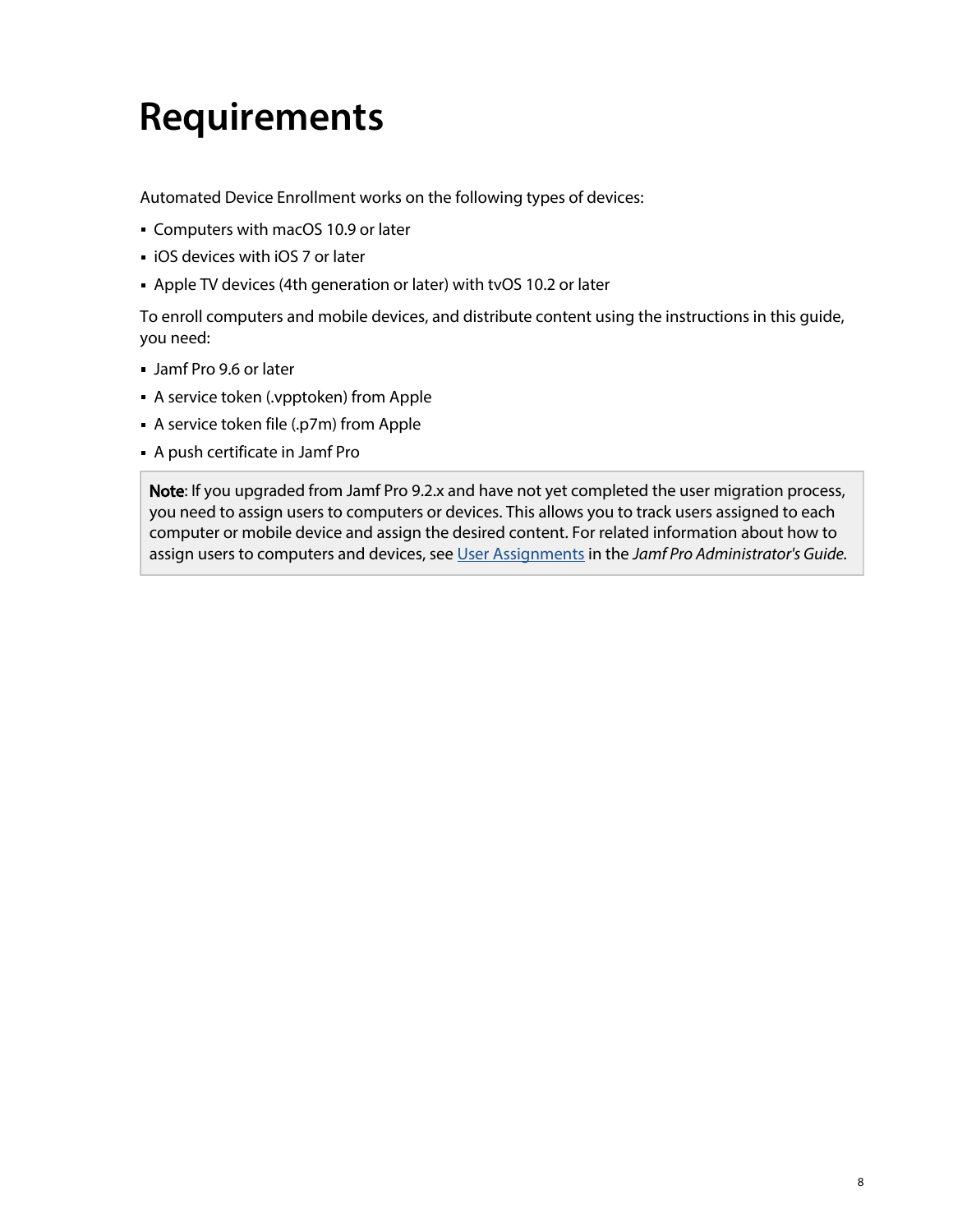# <span id="page-8-0"></span>**Integrating with Automated Device Enrollment**

Integrating with Automated Device Enrollment (formerly DEP) allows you to configure automatic device enrollment in Jamf Pro and customize the user setup experience without the need to remove the devices from their original wrapping.

To configure an Automated Device Enrollment instance in Jamf Pro, you need to upload the server token file (.p7m) you received from Apple. (For information, see the Integrating with Apple's Device Enrollment section in the *Jamf Pro Administrator's Guide*.) To meet the needs of your organization, you can repeat the process to create multiple instances.

### <span id="page-8-1"></span>**Configuring a Device Enrollment Instance**

- 1. Log in to Jamf Pro.
- 2. In the top-right corner of the page, click **Settings**  $\blacksquare$  .
- 3. Click Global Management.
- 4. Click **Automated Device Enrollment <b>L**.
- 5. Click **New**  $\overset{+}{\longleftarrow}$ .
- 6. Enter a display name for the Automated Device Enrollment instance.
- 7. Click **Upload Server Token File** to upload the server token file you downloaded from Apple. This creates one Automated Device Enrollment instance in Jamf Pro. The information contained in the server token file is displayed.
- 8. Click Save.
- 9. To configure another instance, repeat steps 5-8.

Note: A single server token file can only be assigned to one Automated Device Enrollment instance in Jamf Pro.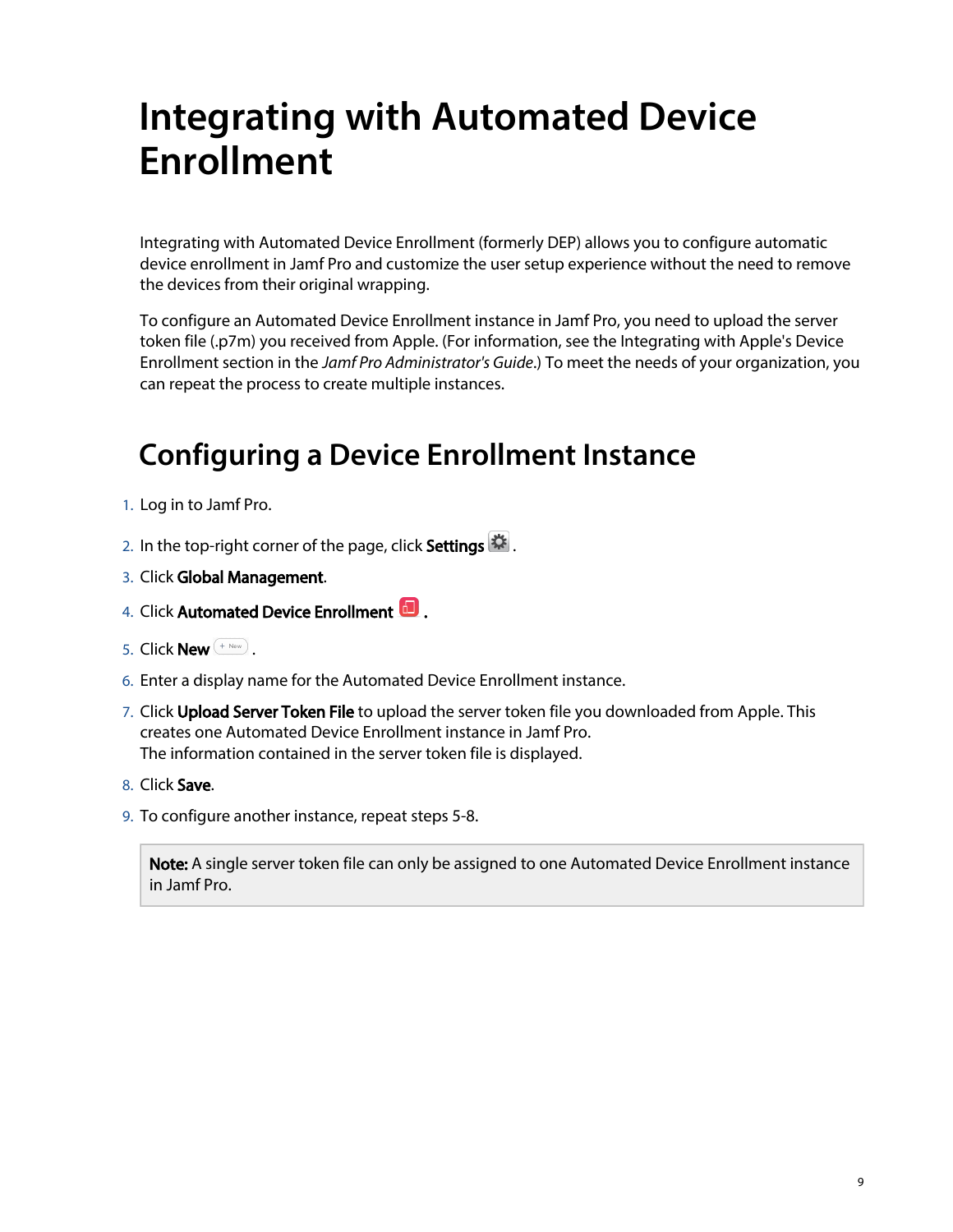# <span id="page-9-0"></span>**Preparing for Device Enrollment and Customizing the User Setup Experience**

A PreStage enrollment allows you to store device enrollment settings and customize the user setup experience. As a result, the amount of time and interaction it takes to prepare devices for use is reduced, and devices are silently enrolled with Jamf Pro when users complete the Setup Assistant. Before you can use a PreStage enrollment, you need to create it in Jamf Pro.

Using a PreStage enrollment to add a mobile device to Jamf Pro manages the device. Using a PreStage enrollment to add a computer with macOS 10.10 or later to Jamf Pro manages the computer if user-initiated enrollment is enabled in Jamf Pro. For more information, see Computer [PreStage Enrollments](http://docs.jamf.com/jamf-pro/administrator-guide/Computer_PreStage_Enrollments.html) in the *Jamf Pro Administrator's Guide*.

Note: To enroll devices using a PreStage enrollment, the devices must be connected to the Internet during the Setup Assistant.

## <span id="page-9-1"></span>**Configuring a Mobile Device PreStage Enrollment**

- 1. Log in to Jamf Pro.
- 2. Click **Devices** at the top of the page.
- 3. Click PreStage Enrollments.
- 4. Click **New**  $\overset{+}{\longleftarrow}$ .
- 5. Use the General payload to configure basic settings for the PreStage enrollment and customize the user setup experience.

To customize the user setup experience, select which steps you want to skip in the Setup Assistant. If you choose to skip steps, the user can enable these settings after the device is configured unless otherwise restricted.

6. Click the Scope tab and configure the scope of the PreStage enrollment by selecting the checkbox next to each mobile device you want to add to the scope.

Note: The devices listed on the Scope tab are the devices that are associated with the Automated Device Enrollment instance (formerly DEP) via the server token file (.p7m) you downloaded from Apple School Manager or Apple Business Manager.

7. Click Save.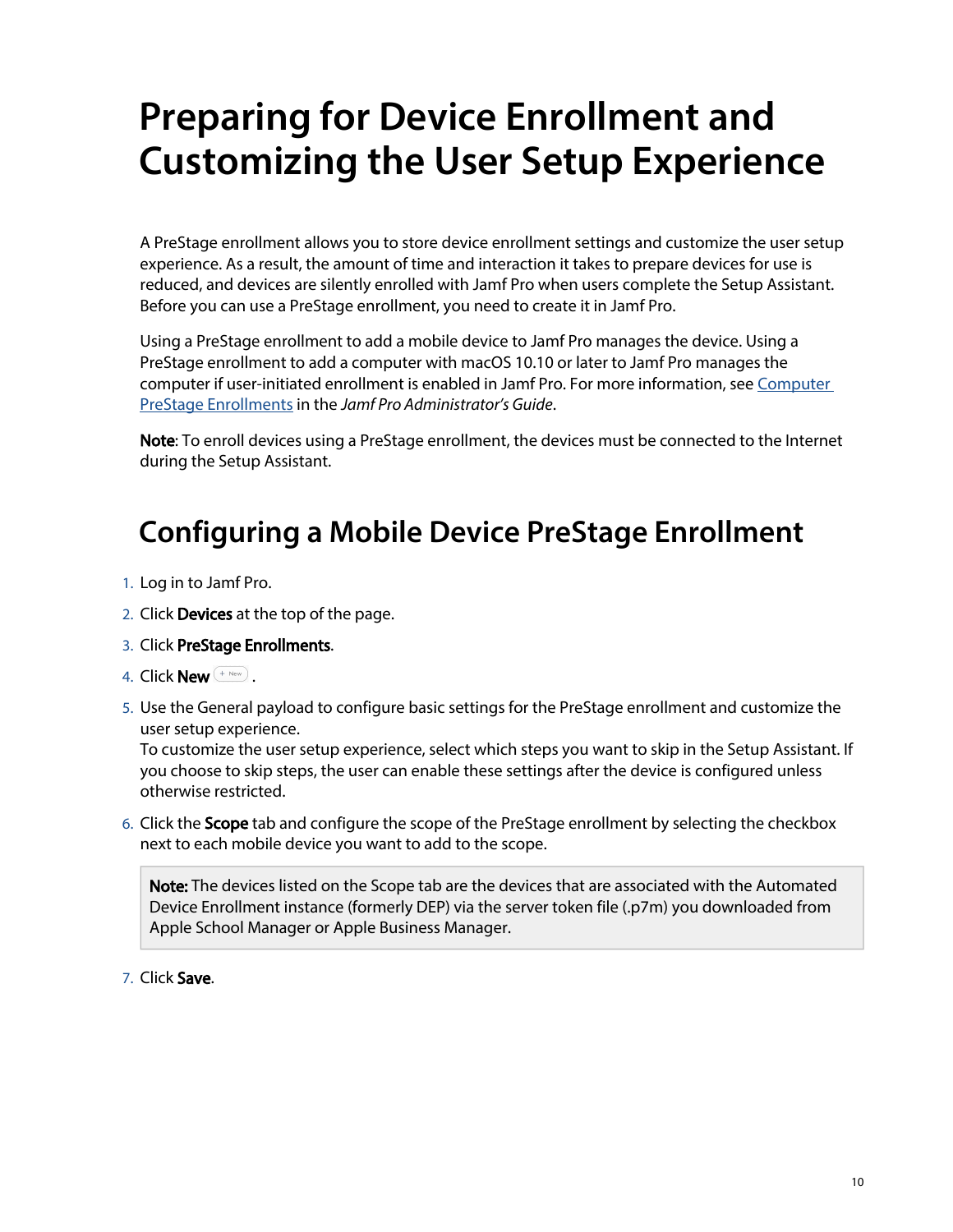## **Configuring a Computer PreStage Enrollment**

- <span id="page-10-0"></span>1. Log in to Jamf Pro.
- 2. Click **Computers** at the top of the page.
- 3. Click PreStage Enrollments.
- 4. Click **New**  $\overset{+}{\longleftarrow}$ .
- 5. Use the General payload to configure basic settings for the PreStage enrollment and customize the user setup experience.

To customize the user setup experience, select which steps you want to skip in the Setup Assistant. If you choose to skip steps, the user can enable these settings after the computer is configured unless otherwise restricted.

6. Click the Scope tab and configure the scope of the PreStage enrollment by selecting the checkbox next to each computer you want to add to the scope.

Note: The computers listed on the Scope tab are the computers that are associated with the Automated Device Enrollment instance (formerly DEP) via the server token file (.p7m) you downloaded from Apple School Manager or Apple Business Manager.

7. Click Save.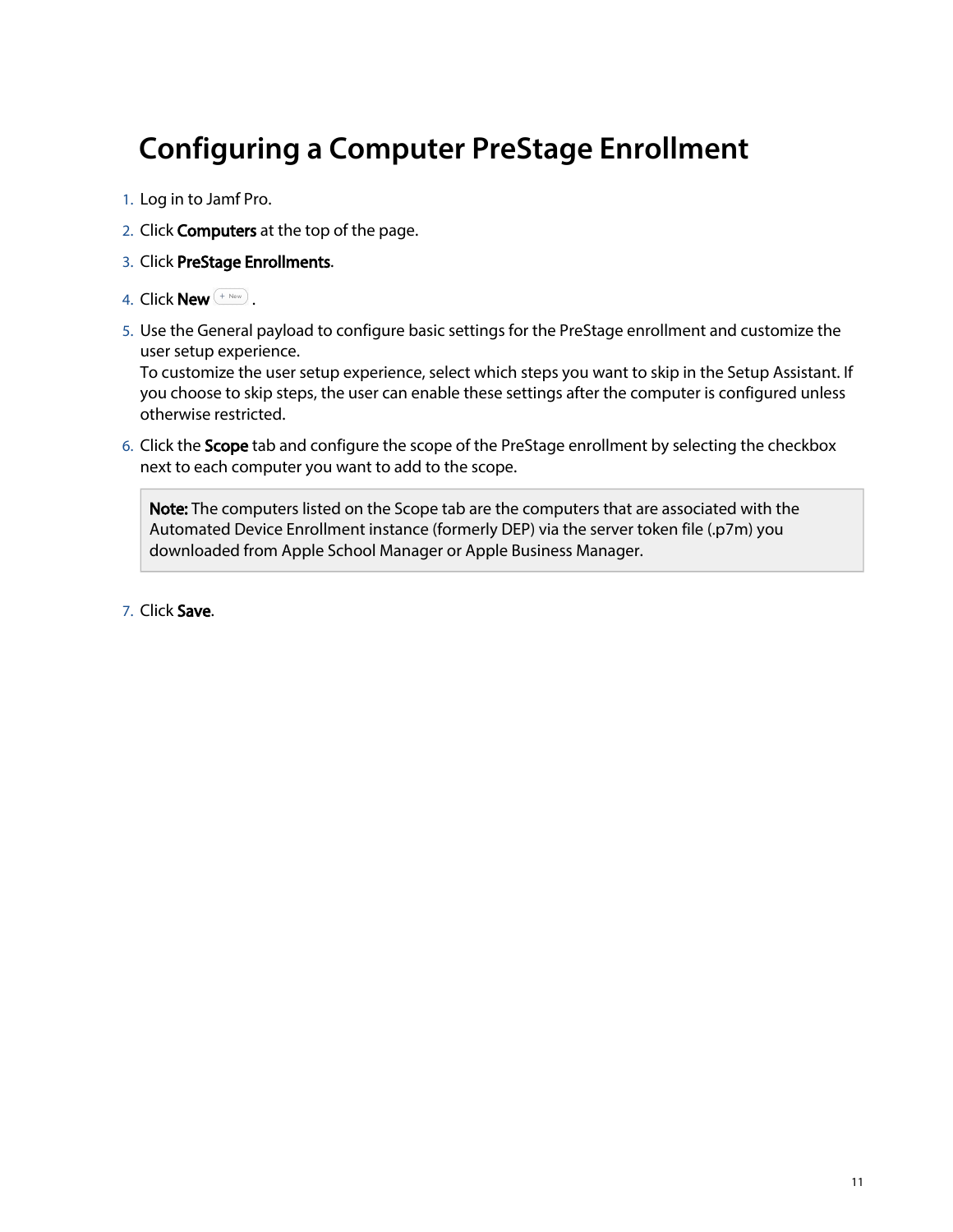# <span id="page-11-0"></span>**Integrating with Volume Purchasing**

Integrating Jamf Pro with volume purchasing (formerly VPP), allows you to invite users to register with volume purchasing, assign apps and books, and revoke and reassign apps to users. Adding one or more locations to Jamf Pro enables the integration.

Note: Jamf Pro supports Apps and Books features. For information on how to migrate to Apps and Books in Apple School Manager or Apple Business Manager, see the following article from Apple's support website:

[https://support.apple.com/HT208257.](https://support.apple.com/HT208257)

When you add a location to Jamf Pro, you upload the service token that you obtained from Apple and specify the country. You can also specify other information, such as the contact person and Apple ID.

For more information on how to configure volume purchasing, see "Volume Purchase Location Considerations" in the [Integrating with Apple's Volume Purchasing](https://docs.jamf.com/jamf-pro/administrator-guide/Integrating_with_Volume_Purchasing.html) section of the *Jamf Pro Administrator's Guide*.

## <span id="page-11-1"></span>**Adding a Location**

- 1. Log in to Jamf Pro.
- 2. In the top-right corner of the page, click **Settings 3**.
- 3. Click Global Management. On a smartphone or iPod touch, this option is in the pop-up menu.
- 4. Click **Volume Purchasing the.**
- 5. Click **New**  $\overset{+}{\longleftarrow}$ .
- 6. Enter a display name for the account.
- 7. Click **Upload Service Token** and upload the service token (.vpptoken) for the account.
- 8. Choose the country that is associated with the account.
- 9. (Optional) Select **Automatically Populate Purchased Content** if you want content purchased in volume to be populated in the app and eBook catalogs.
- 10. (Optional) Select **Notify users when an app is no longer assigned to them** if you want to send a notification to users when an app is revoked.
- 11. (Optional) Enter additional information about the account, including the contact person and Apple ID.
- 12. Click Save.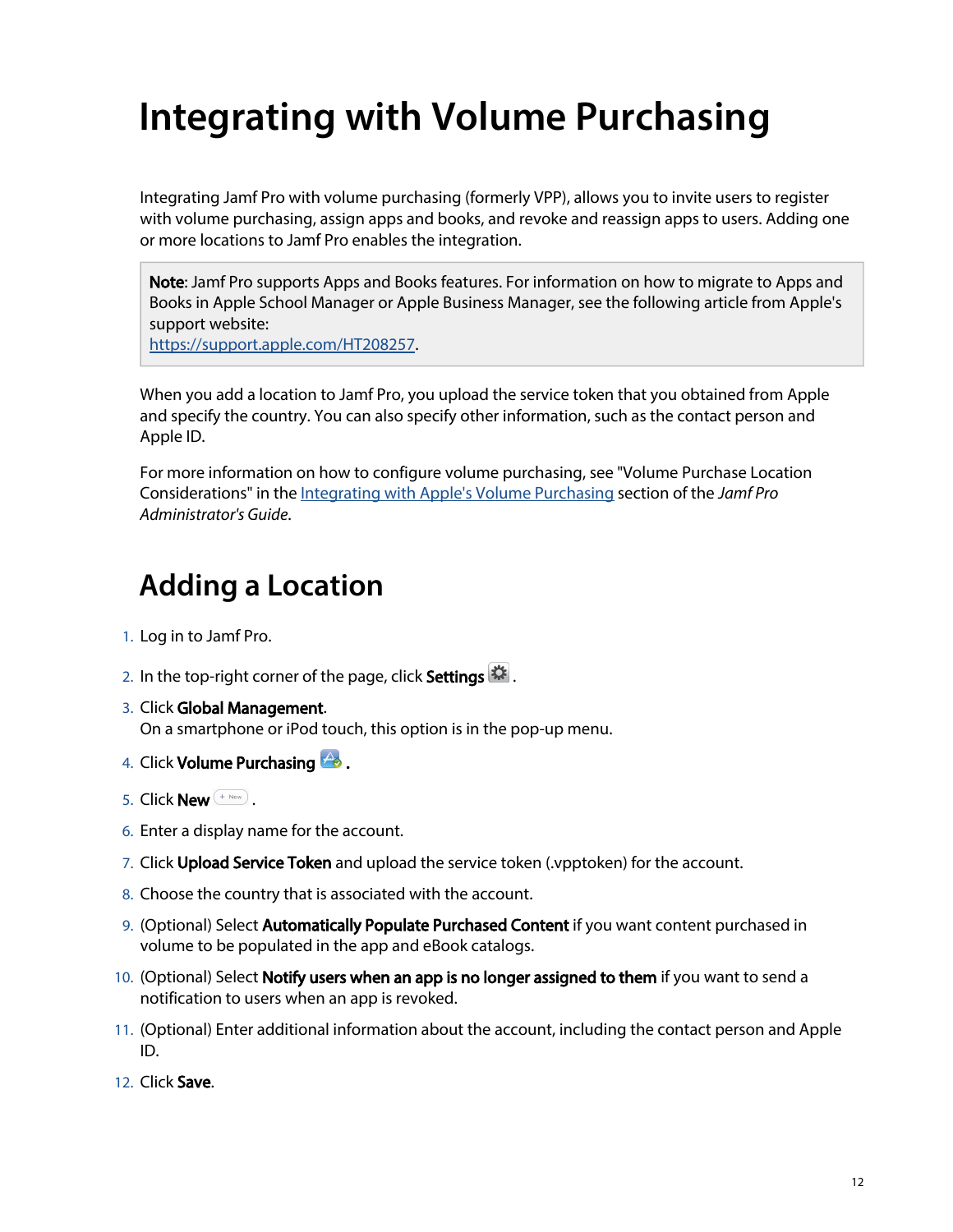# <span id="page-12-0"></span>**Inviting Users to Register with Volume Purchasing**

Before you can assign content to users, the users must be register with volume purchasing by accepting an invitation. You can invite users to register by sending an invitation that prompts them to access a registration page where they are guided through the steps for registering. Once users are registered, they can receive the content that is assigned to them.

## <span id="page-12-1"></span>**Sending an Invitation**

- 1. Log in to Jamf Pro.
- 2. Click Users at the top of the page.
- 3. Click Invitations.
- 4. Click **New**  $\overset{+}{\longleftarrow}$ .
- 5. Enter a display name for the invitation.
- 6. Select the location to register users with.
- 7. Choose "Prompt users on their mobile devices" from the **Method** pop-up menu.

Note: The invitation is automatically added to the site that the location belongs to.

- 8. Click the Scope tab and configure the scope of the invitation.
- 9. Click Save.

An invitation is immediately sent to the users you specified.

You can view the status of the invitation in the list of invitations.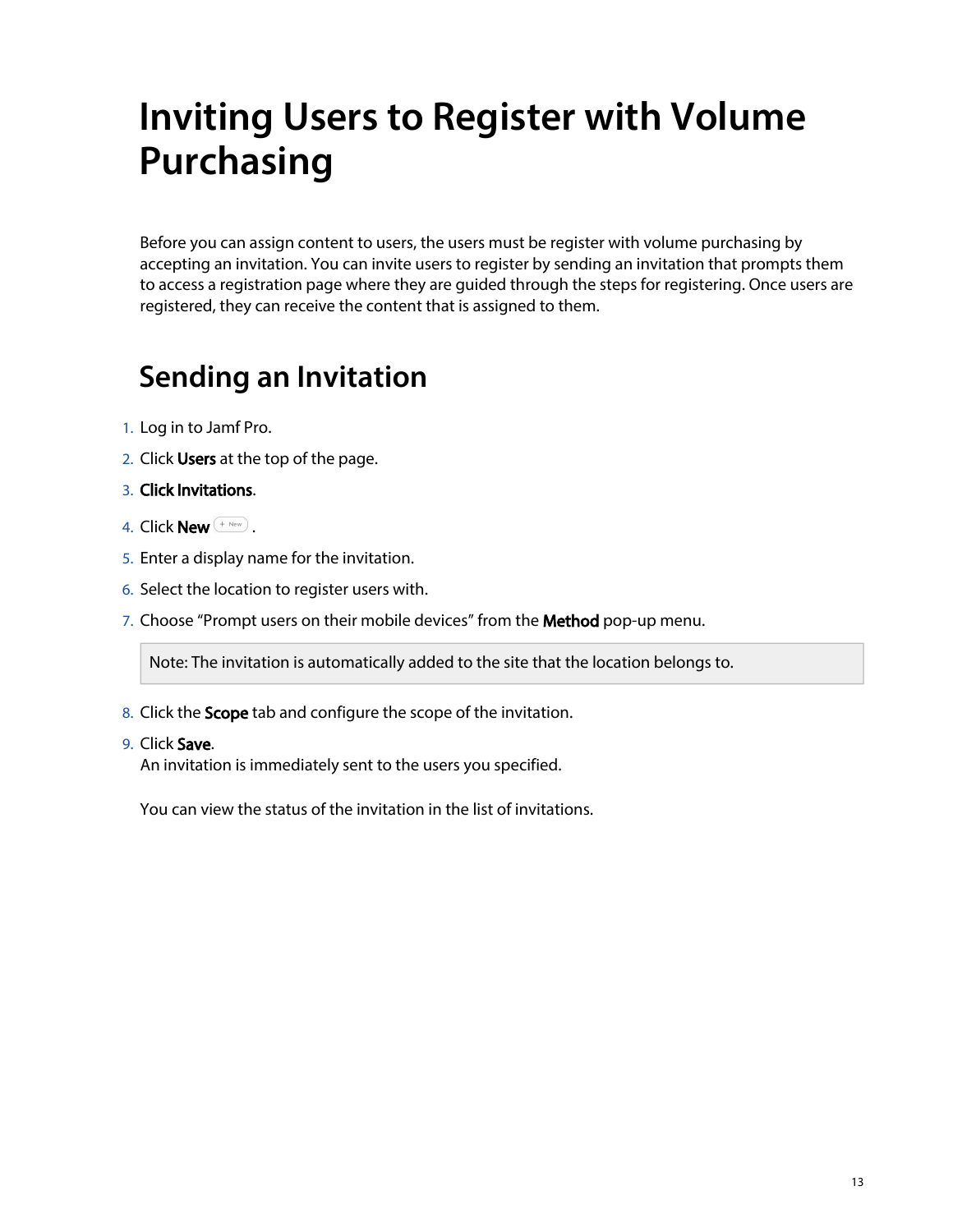# <span id="page-13-0"></span>**Assigning Content to Users**

User assignments allow you to assign content purchased in volume to users. This allows you to specify the content that you want to assign to each user so that it can be quickly distributed.

When you create a User assignments in Jamf Pro, you choose a location, and all content purchased for managed distribution using the account is automatically available. Then you specify the content that you want to assign, and the users you want to assign it to.

### <span id="page-13-1"></span>**Creating a Volume Assignment**

- 1. Log in to Jamf Pro.
- 2. Click Users at the top of the page.
- 3. Click Volume Assignments.
- 4. Click **New**  $\overset{+}{\longleftarrow}$ .
- 5. Use the General payload to configure basic settings for the assignment, including the location.

Note: The assignment is automatically added to the site that the location belongs to.

- 6. Select the Apps payload and then select the checkbox for each app you want to assign.
- 7. Select the eBooks payload and then select the checkbox for each book you want to assign.
- 8. Click the **Scope** tab and configure the scope of the assignment.
- 9. Click Save.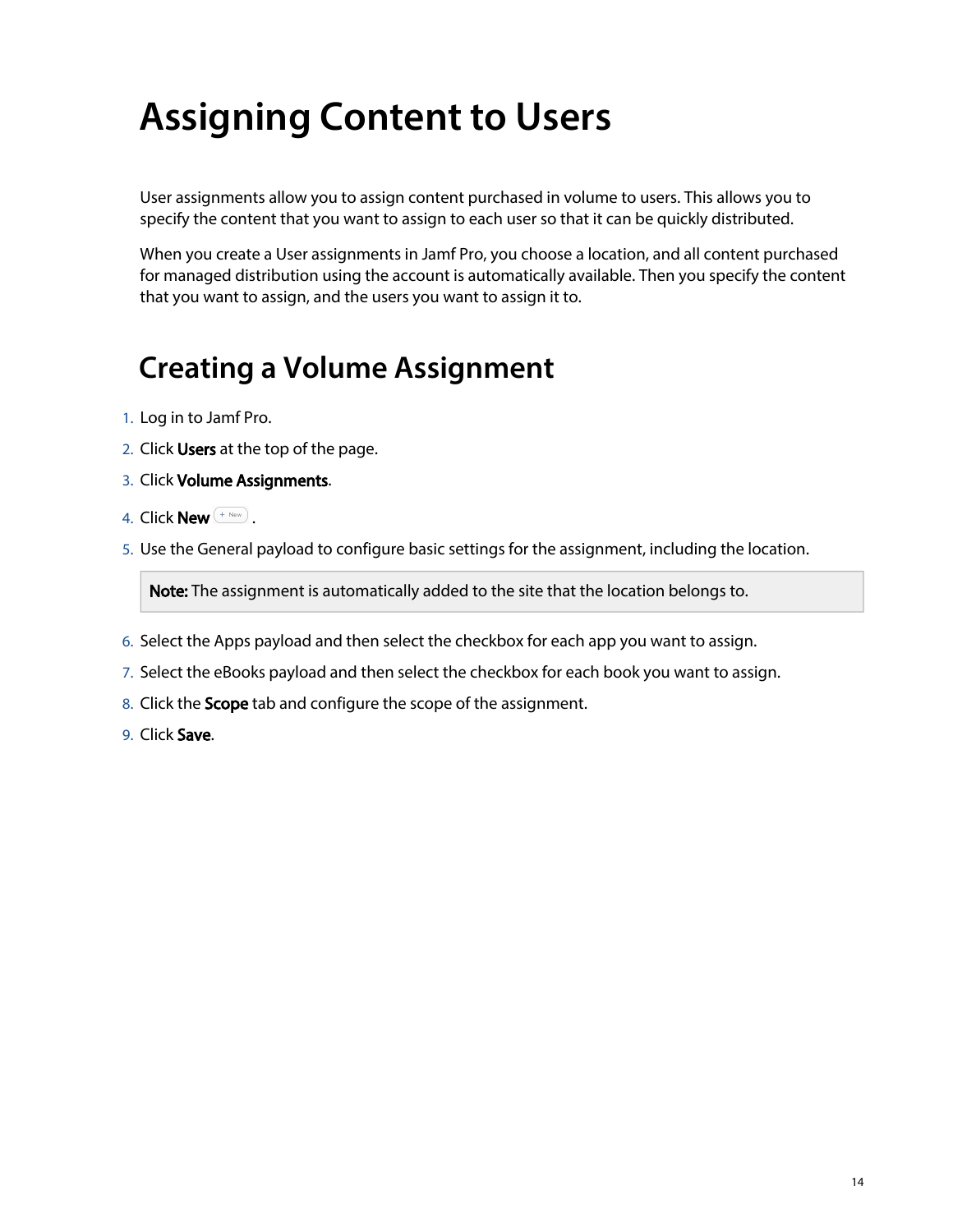# <span id="page-14-0"></span>**Distributing Content**

To make content available to users, you distribute it to devices. When content is distributed to users, it becomes available on their devices immediately after they register with volume purchasing.

### **Distributing an App to a Mobile Device**

- <span id="page-14-1"></span>1. Log in to Jamf Pro.
- 2. Click Devices at the top of the page.
- 3. Click Mobile Device Apps.
- 4. Click **New**  $\overset{+}{\longleftarrow}$ .
- 5. Select App Store app or apps purchased in volume and click Next.
- 6. Browse the App Store, and do the following:
	- a. Enter the name of the app.
	- b. Choose an App Store country, and click Next.
	- c. Click Add for the app you want to add.
- 7. Use the **General** pane to configure basic settings for the app, including the display name.
- 8. Choose "Install Automatically/Prompt Users to Install" from the **Distribution Method** pop-up menu.
- 9. Click the Scope tab and configure the scope of the app.
- 10. Click Save.

The app is distributed the next time mobile devices in the scope contact Jamf Pro.

### **Distributing a Mac App Store App to a Computer**

- <span id="page-14-2"></span>1. Log in to Jamf Pro.
- 2. Click **Computers** at the top of the page.
- 3. Click Mac App Store Apps.
- 4. Click **New**  $\overset{+}{\longleftarrow}$ .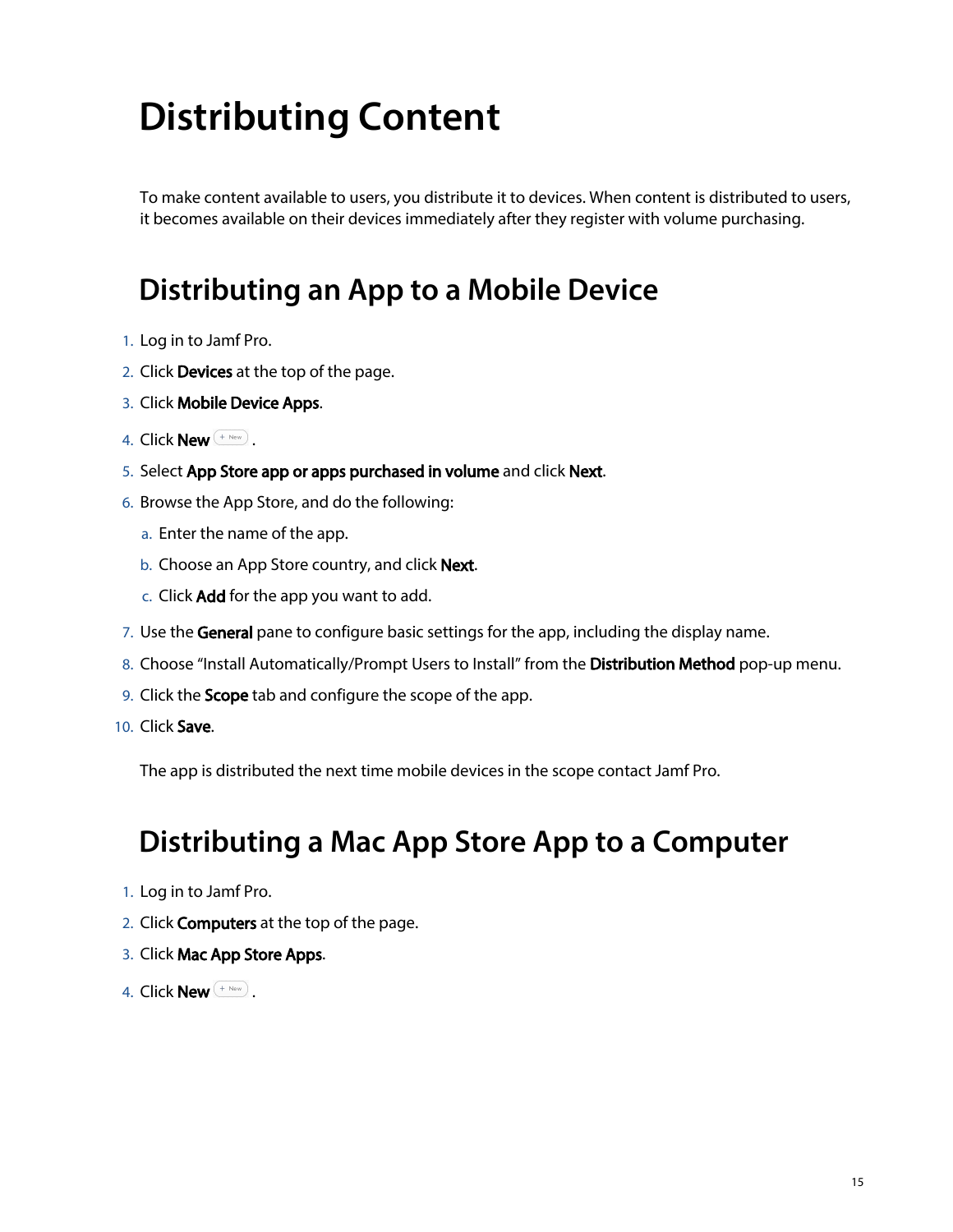- 5. Do the following:
	- a. Enter the name of the app.
	- b. Choose an App Store country, and click **Next**.
	- c. Click Add for the app you want to add.
- 6. Use the General pane to configure settings for the app.
- 7. Choose "Install Automatically/Prompt Users to Install" from the **Distribution Method** pop-up menu.
- 8. Click the **Scope** tab and configure the scope of the app.
- 9. Click Save.

The app is distributed the next time computers in the scope contact Jamf Pro.

#### **Distributing a Book**

- <span id="page-15-0"></span>1. Log in to Jamf Pro.
- 2. Click Users at the top of the page.
- 3. Click eBook available in the iBooks Store.
- 4. Click **New**  $\left( \begin{array}{c} + & \text{New} \\ & \text{New} \end{array} \right)$ .
- 5. Select eBook available in the iBooks Store and click Next.
- 6. Browse the iBooks Store, and do the following:
	- a. Enter the name of the book.
	- b. Choose an iBooks Store country, and click Next.
	- c. Click Add for the book you want to add.

Note: iBooks files (.ibooks) may need to be added manually.

- 7. Use the General pane to configure distribution settings for the book, including the display name.
- 8. Choose "Make available in Self Service" from the Distribution Method pop-up menu.
- 9. Click the Scope tab and configure the scope of the book.
- 10. Click the Self Service tab and customize the settings for the book, including the display icon.
- 11. Click Save.

The book is available in Self Service for users to install the next time the app is launched.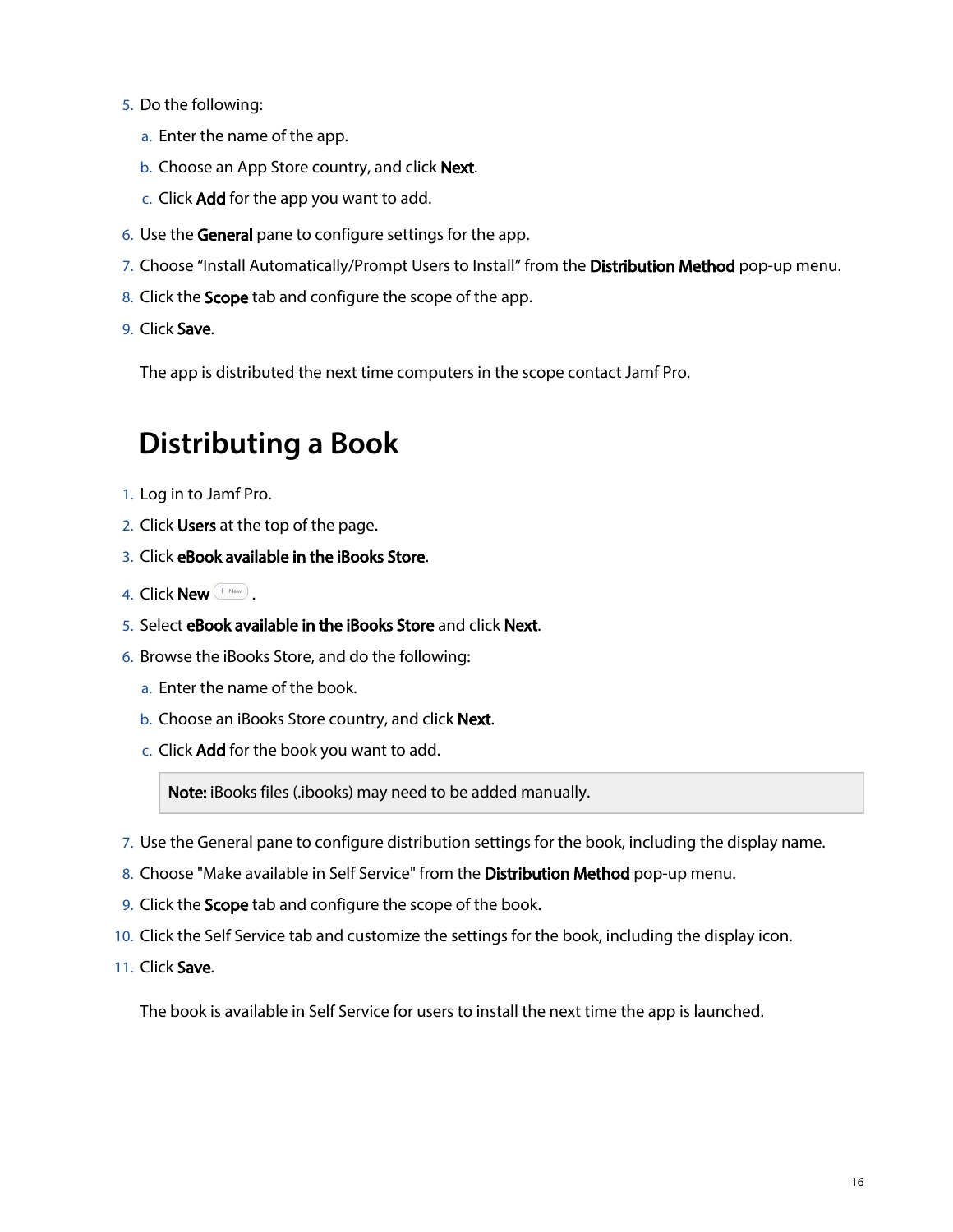# <span id="page-16-0"></span>**The User Experience**

When users turn on their devices for the first time, they are prompted to choose a language. Mobile device users are required to connect their devices to Wi-Fi. Computer users are prompted to connect their devices to Wi-Fi, but are not required to do so.

Note : To enroll devices using a PreStage enrollment, the devices must be connected to the Internet during the Setup Assistant.

Users then complete the Setup Assistant using the device enrollment and user setup experience settings that you preconfigured using a PreStage enrollment.

After devices are enrolled with Jamf Pro and setup is complete, the user is prompted to register with volume purchasing, which causes the content that you assigned to them to become available on their devices.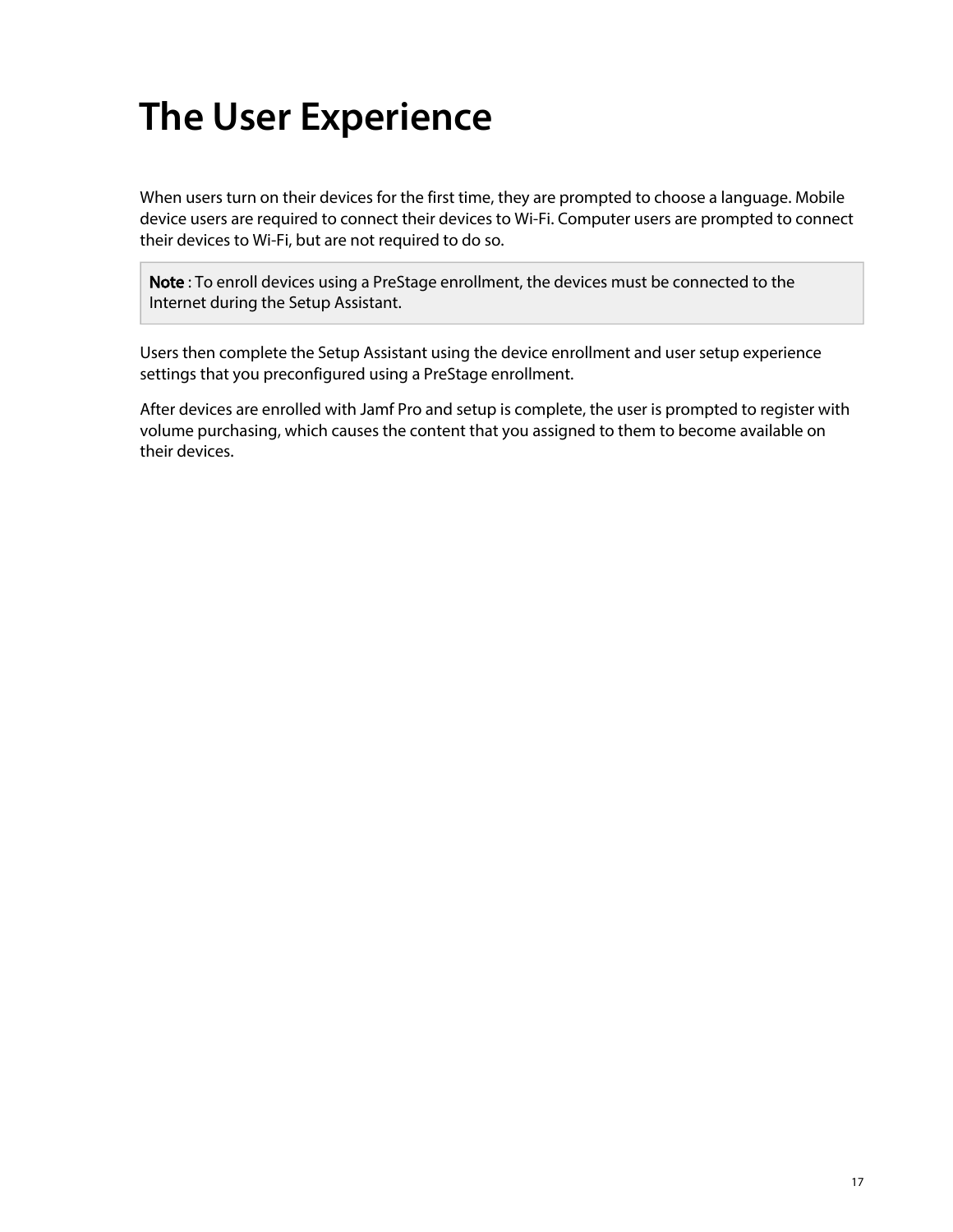# <span id="page-17-0"></span>**Revoking Apps**

Revoking apps and reassigning them to other users saves your organization money by reducing the need to pay for new apps. To revoke one or more specific apps from users, you remove the apps from the VPP assignment. To revoke all the apps in a volume assignment from one or more users, you remove the users from the scope of the volume assignment. Apps that have been revoked can be reassigned to other users when needed.

Users are notified on their device when an app is no longer assigned to them. The app may or may not be removed from their device. If an app is not removed from the user's device, it can be removed by an administrator.

### <span id="page-17-1"></span>**Revoking a Single App from Users**

1. Log in to Jamf Pro.

Note: All app data is deleted when an app is revoked and removed from a device. Before revoking an app, remind users to get any important data out of the app.

- 2. Click Users at the top of the page.
- 3. Click Volume Assignments.
- 4. Click the volume assignment you want to revoke.
- 5. Select the Apps payload and remove apps from the assignment as needed.
- 6. Click the Scope tab and remove users from the scope as needed.
- 7. Click Save.

If the **Notify users when an app is no longer assigned to them** checkbox is selected for the location, a notification is sent to users.